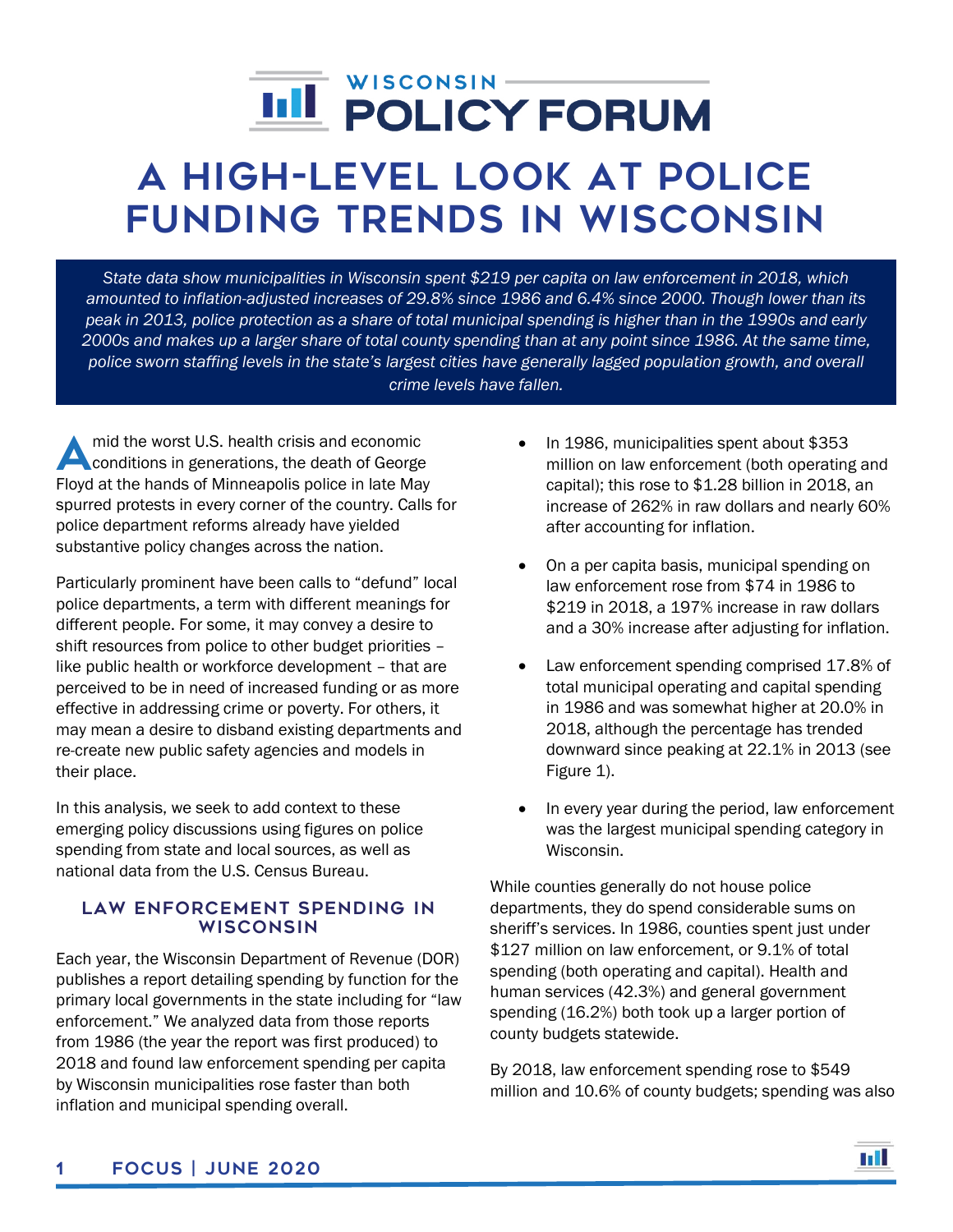

surpassed by the "Other Public Safety" spending category – which includes prisons and jails – in the late 1990s. Per capita county law enforcement spending rose from \$26 in 1986 to \$94 in 2018 (a 256% increase; 56% when accounting for inflation).

#### **CRIME IN WISCONSIN**

Crime levels are one factor to consider alongside police spending. The FBI's Uniform Crime Reporting (UCR) data has tracked both violent and property crime nationwide since the mid-1980s. During the same time period used above – 1986 to 2018 – violent crime figures have increased in Wisconsin, from about 258 offenses per 100,000 in 1986 to 295 in 2018. However, property crime fell by a larger amount from 3,839 per 100,000 to 1,560 in 2018, meaning the overall crime rate in the state fell from 4,097 to 1,855 – a reduction of 54.7% in just over 30 years (see Figure 2). In 2018, the rates of both types of crime were below the national average, though Wisconsin's rate of violent crime is much closer to the national average now than in 1986 as nationwide rates have seen stark decreases.

These figures should be interpreted with caution given that changes in laws, police reporting practices, and definitions such as that used for sexual assault have all changed over the years, making the data less

comparable over time. While these data are imperfect, we believe they add at least some context for this discussion.

In addition, we do not seek to imply a causal relationship between spending levels and crime reduction. It is also important to recognize that police perform other functions beyond responding to crimes, such as responding to medical emergencies and staffing events, that local elected officials may wish to consider in setting police budgets and force levels.

# **HOW WISCONSIN COMPARES NATIONALLY**

The U.S. Census Bureau publishes data on local government spending nationally and uses "police protection" as its law enforcement category, a term that includes "general police, sheriff, state police, and other governmental departments that preserve law and order." According to 2017 Census figures, police protection accounts for 16.4% of municipal operating spending in Wisconsin, compared to 13.2% nationwide. However, that comparison may not be valid due to differences among states in the functions provided by municipalities versus other local governments.

Once all local governments are accounted for, including entities like counties, school districts, and special

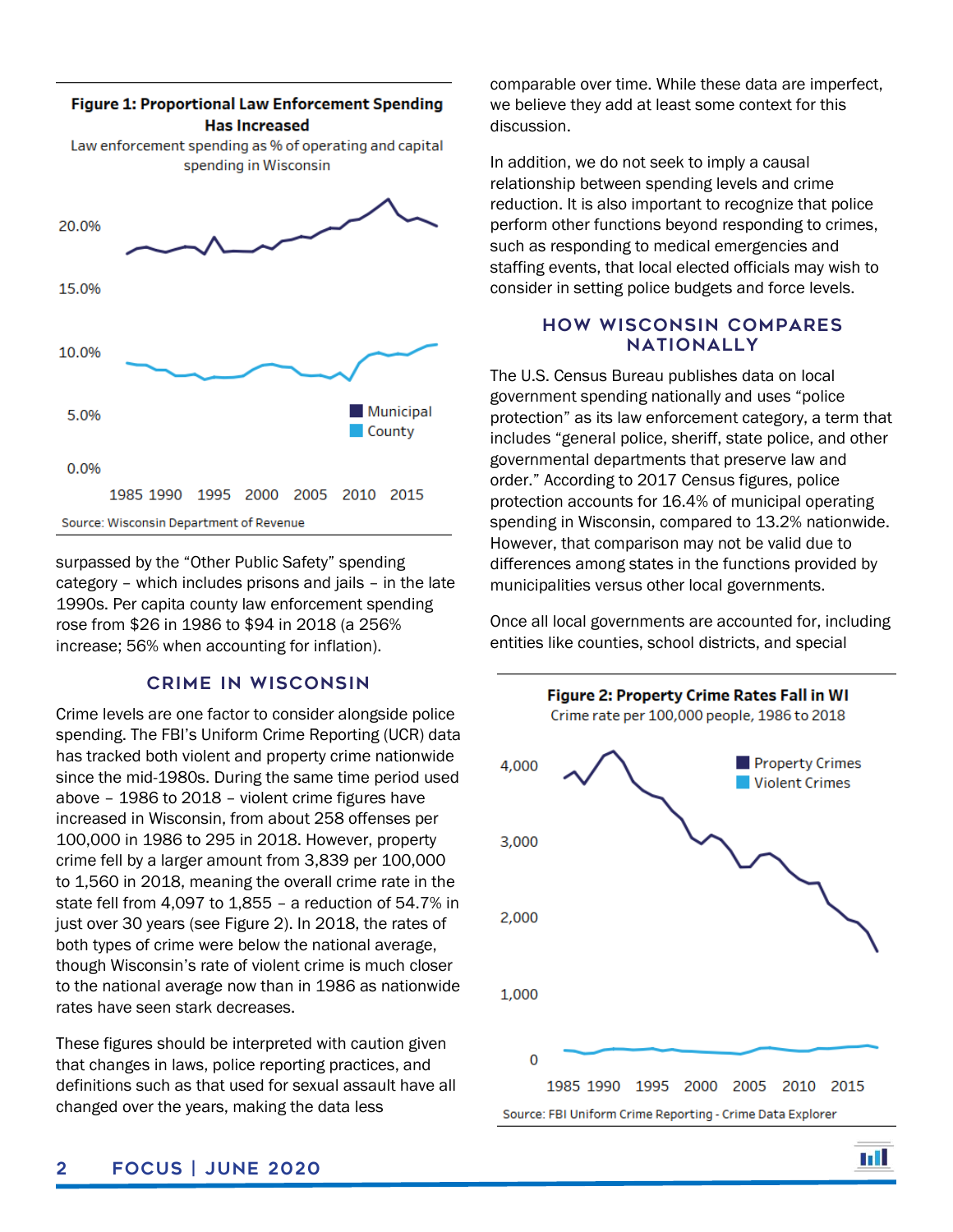

districts, the gap narrows: 6.6% of all local government operating spending in Wisconsin goes to police protection versus 6.3% nationwide. If state spending is considered, then the trend reverses: 3.7% of all state and local operating spending in Wisconsin goes to police protection, compared to 4.0% nationwide.

The takeaway is that Wisconsin's municipal governments appear to devote a higher proportion of their budgets to police than the national average, but this is balanced by Wisconsin's lower proportional spending at the county and state levels. Across all states, Wisconsin ranks 18<sup>th</sup> in terms of the percentage of municipal operating spending devoted to police protection, as well as 26th as a share of county operating spending. At the same time, Wisconsin ranks dead last in the same metric at the state level.

Across 29 individual expenditure line items delineated by the Census Bureau, police protection ranks first for municipalities in Wisconsin and in 22 other states (see Figure 3). In an additional 18 states, police protection is the second-largest line item, meaning that for 41 of the 50 states it is either the highest or second-highest municipal spending category.

It also may be useful to consider the state's municipal police protection spending in the context of all of its forms of local government spending. In Wisconsin,

school districts spent more than \$10 billion on K-12 education in 2017, which far outpaced total local police protection spending. Once other local governments are considered, police protection in Wisconsin ranks third in local spending behind K-12 education and public welfare.

This is consistent with the picture in the rest of the country as well, as police protection ranks second, third, or fourth as a proportion of all local budgets in 45 of 50 states. In 2017, while \$96 billion was spent locally nationwide on police protection, K-12 education saw \$591 billion in spending, and a combination of four public health-related items (Health, Hospitals, Public Welfare, and Housing & Community Development) accounted for spending of \$241 billion.

### **MADISON AND MILWAUKEE**

For additional context, we broadly reviewed police department budgets for Wisconsin's two largest cities, Madison and Milwaukee, over the last six years. That high-level analysis reveals – not surprisingly – the vast majority of spending is on salaries, wages, and benefits for department staff. Consideration of that spending – and its growth in recent years – should take into account the fact that 2011 Wisconsin Act 10, which repealed most collective bargaining for state and local employees, excluded most police and fire department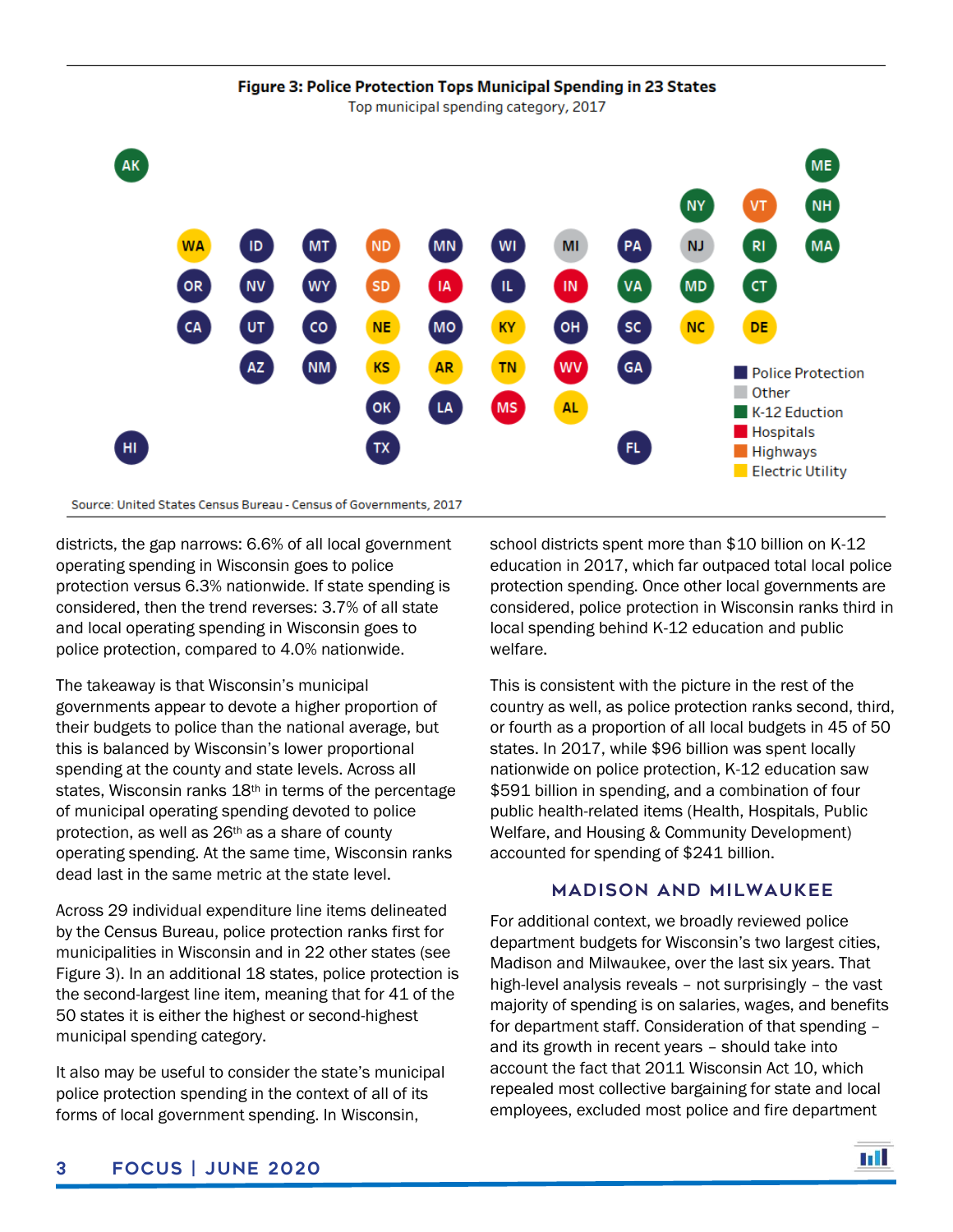

unions from those provisions. In addition, spending comparisons between communities can be difficult because of differences in the way they may budget costs such as pension and health benefits for officers as well as services such as public safety dispatch centers.

From 2015 to 2020, Madison's police department operating budget increased by \$18.5 million (27.1%), from \$68.3 million to \$86.8 million, compared to an inflation increase of just over 10%. Of that increase, \$15.1 million (81.9%) was accounted for by increases to salaries, wages, and benefits of all staff. The Madison sworn police force grew from 457 budgeted full-time equivalent employees (FTEs) in 2015 to 482 in 2020 – an increase of 5.4%, similar to the city's population increase over the same time period.

Similarly, across the same years, Milwaukee increased its budgeted police operations spending by \$48.8 million (19.6%), from \$248.6 million to \$297.4 million (see Figure 4). Spending on salaries, wages, and benefits of all staff increased by \$50.4 million to comprise 94.6% of total department operating spending, accounting for more than the total increase in spending – meaning that other items such as special funds, equipment purchases, and general operating

expenditures have seen slight declines over that time period.

These spending increases come in the context of a decrease in Milwaukee's sworn police officers during the same time period. Budgeted sworn police staff (which does not include civilian members of the force) peaked at 1,888 in 2016 and 2017 before a slight reduction in 2018 and a more pronounced reduction of 60 positions in the 2020 budget (just over 3% of sworn police officer positions).

In a **December 2019 report**, we analyzed FBI data for Wisconsin's 10 largest cities. That analysis showed that while police staffing levels in those cities generally increased during the past decade, they have not necessarily kept pace with the growth in population. While six of the 10 cities saw slight overall increases in their sworn staff, only three – Racine, Oshkosh, and Janesville – increased their per capita levels. At the same time, the report noted, as reflected in our analysis above, that "the state's 10 largest cities have increased police spending substantially in recent years," presumably due to yearly increases in salaries and benefits.

## **CONCLUSION**

Our brief overview of police spending and staffing in Wisconsin finds that over the past three decades, law enforcement and police protection spending have continued to be the foremost spending priority in municipal budgets, receiving one out of every five operating and capital dollars spent by municipalities in the state. We have shown further that law enforcement spending as a percentage of overall municipal spending in Wisconsin grew by 2.2 percentage points from 1986 to 2018.

Despite that spending growth, however, police staffing levels in most of the largest Wisconsin cities have lagged population growth over the past decade. Some police leaders have argued these numbers show that police resources have already been impacted by overall tight budgets in recent years and that further cuts would harm goals such as engaging officers in neighborhoods through approaches like community policing. On the other hand, skeptics may argue that sworn strength levels and proportional law enforcement spending were too high to begin with, particularly when viewed in the context of competing needs and priorities.